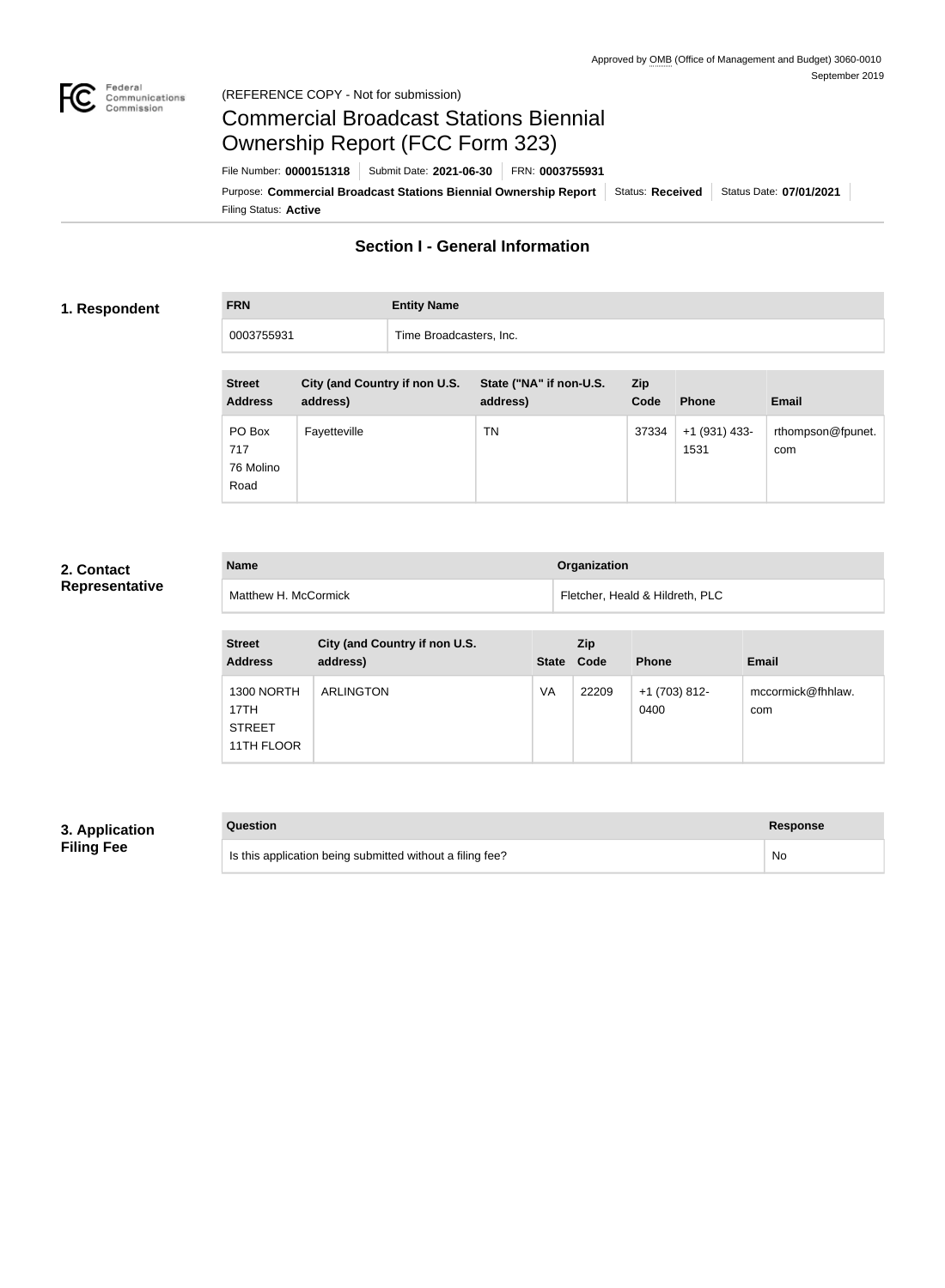| <b>Fees</b> | <b>Application Type</b> | <b>Form Number</b> | <b>Fee Code</b> | Quantity | <b>Fee Amount</b> | <b>Subtotal</b> |
|-------------|-------------------------|--------------------|-----------------|----------|-------------------|-----------------|
|             | Biennial                | Form 323           | <b>MAR</b>      |          | 85                | \$70.00         |
|             |                         |                    |                 |          | Total             | \$70.00         |

### **4. Nature of Respondent**

| (a) Provide the following information about the Respondent: |                                         |                        |
|-------------------------------------------------------------|-----------------------------------------|------------------------|
|                                                             | <b>Relationship to stations/permits</b> | Licensee               |
|                                                             | <b>Nature of Respondent</b>             | For-profit corporation |

**(b) Provide the following information about this report:**

| <b>Purpose</b> | <b>Biennial</b>                                                                                                                                                                        |
|----------------|----------------------------------------------------------------------------------------------------------------------------------------------------------------------------------------|
| "As of" date   | 10/01/2019                                                                                                                                                                             |
|                | When filing a biennial ownership report or validating<br>and resubmitting a prior biennial ownership report, this<br>date must be Oct. 1 of the year in which this report is<br>filed. |

#### **5. Licensee(s) and Station(s)**

#### **Respondent is filing this report to cover the following Licensee(s) and station(s):**

| Licensee/Permittee Name | <b>FRN</b> |
|-------------------------|------------|
| Time Broadcasters, Inc. | 0003755931 |
|                         |            |

| Fac. ID No. | <b>Call Sign</b> | City                | <b>State</b> | <b>Service</b> |
|-------------|------------------|---------------------|--------------|----------------|
| 67130       | WYTM-FM          | <b>FAYETTEVILLE</b> | TN           | FM             |

### **Section II – Biennial Ownership Information**

#### **1. 47 C.F.R. Section 73.3613 and Other Documents**

Licensee Respondents that hold authorizations for one or more full power television, AM, and/or FM stations should list all contracts and other instruments set forth in 47 C.F.R. Section 73.3613(a) through (c) for the facility or facilities listed on this report. In addition, attributable Local Marketing Agreements (LMAs) and attributable Joint Sales Agreements (JSAs) must be disclosed by the licensee of the brokering station on its ownership report. If the agreement is an attributable LMA, an attributable JSA, or a network affiliation agreement, check the appropriate box. Otherwise, select "Other." Non-Licensee Respondents, as well as Licensee Respondents that only hold authorizations for Class A television and/or low power television stations, should select "Not Applicable" in response to this question.

| Document Information                            |                                                    |  |
|-------------------------------------------------|----------------------------------------------------|--|
| Description of contract or instrument           | Articles of Incorporation                          |  |
| Parties to contract or instrument               | State of Tennessee                                 |  |
| Date of execution                               | 01/1968                                            |  |
| Date of expiration                              | No expiration date                                 |  |
| <b>Agreement type</b><br>(check all that apply) | Other<br><b>Agreement Type: Formation Document</b> |  |

**Document Information**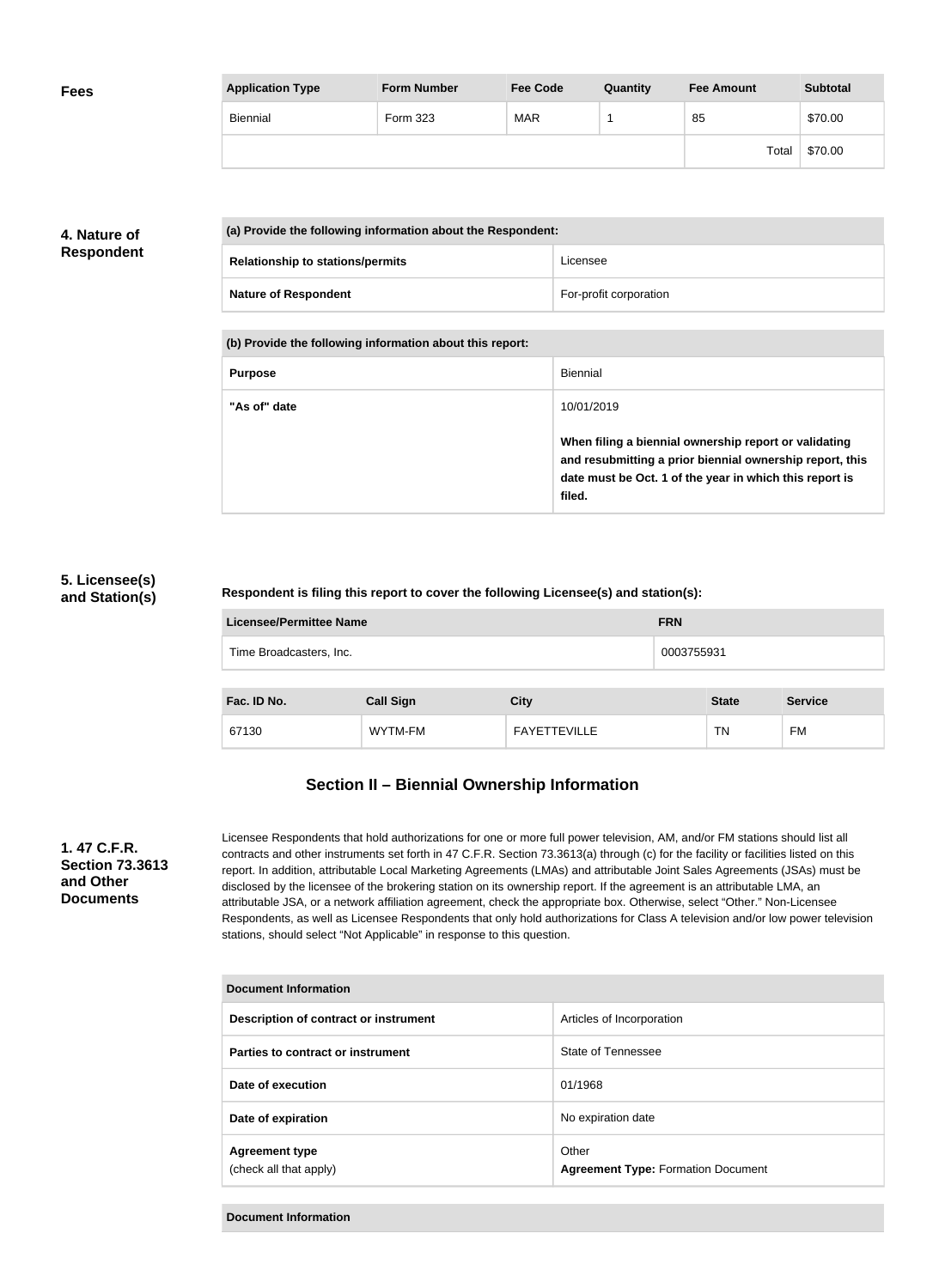| Description of contract or instrument           | <b>Bylaws</b>                                      |
|-------------------------------------------------|----------------------------------------------------|
| Parties to contract or instrument               | Time Broadcasters, Inc.                            |
| Date of execution                               | 01/1968                                            |
| Date of expiration                              | No expiration date                                 |
| <b>Agreement type</b><br>(check all that apply) | Other<br><b>Agreement Type: Corporate Document</b> |

#### **2. Ownership Interests**

**(a)** Ownership Interests. This Question requires Respondents to enter detailed information about ownership interests by generating a series of subforms. Answer each question on each subform. The first subform listing should be for the Respondent itself. If the Respondent is not a natural person, also list each of the officers, directors, stockholders, non-insulated partners, non-insulated members, and any other persons or entities with a direct attributable interest in the Respondent pursuant to the standards set forth in 47 C.F.R. Section 73.3555. (A "direct" interest is one that is not held through any intervening companies or entities.) List each interest holder with a direct attributable interest in the Respondent separately.

Leave the percentage of total assets (Equity Debt Plus) field blank for an interest holder unless that interest holder has an attributable interest in the Respondent solely on the basis of the Commission's Equity Debt Plus attribution standard, 47 C.F.R. Section 73.3555, Note 2(i).

In the case of vertical or indirect ownership structures, list only those interests in the Respondent that also represent an attributable interest in the Licensee(s) for which the report is being submitted.

Entities that are part of an organizational structure that includes holding companies or other forms of indirect ownership must file separate ownership reports. In such a structure do not report, or file a separate report for, any interest holder that does not have an attributable interest in the Licensee(s) for which the report is being submitted.

Please see the Instructions for further detail concerning interests that must be reported in response to this question.

The Respondent must provide an FCC Registration Number for each interest holder reported in response to this question. Please see the Instructions for detailed information and guidance concerning this requirement.

| ווטוואווויטווון קוווטוטווטו                             |                                                         |                      |                            |  |
|---------------------------------------------------------|---------------------------------------------------------|----------------------|----------------------------|--|
| <b>FRN</b>                                              | 0003755931                                              |                      |                            |  |
| <b>Entity Name</b>                                      | Time Broadcasters, Inc.                                 |                      |                            |  |
| <b>Address</b>                                          | PO Box                                                  | 717                  |                            |  |
|                                                         | <b>Street 1</b>                                         | 76 Molino Road       |                            |  |
|                                                         | <b>Street 2</b>                                         |                      |                            |  |
|                                                         | <b>City</b>                                             | Fayetteville         |                            |  |
|                                                         | State ("NA" if non-U.S.<br>address)                     | <b>TN</b>            |                            |  |
|                                                         | <b>Zip/Postal Code</b>                                  | 37334                |                            |  |
|                                                         | Country (if non-U.S.<br>address)                        | <b>United States</b> |                            |  |
| <b>Listing Type</b>                                     | Respondent                                              |                      |                            |  |
| <b>Positional Interests</b><br>(check all that apply)   | Respondent                                              |                      |                            |  |
| <b>Tribal Nation or Tribal</b><br><b>Entity</b>         | Interest holder is not a Tribal nation or Tribal entity |                      |                            |  |
| <b>Interest Percentages</b><br>(enter percentage values | <b>Voting</b>                                           | 0.0%                 | <b>Jointly Held?</b><br>No |  |
| from 0.0 to 100.0)                                      | <b>Equity</b>                                           | 0.0%                 |                            |  |
|                                                         |                                                         |                      |                            |  |

**Ownership Information**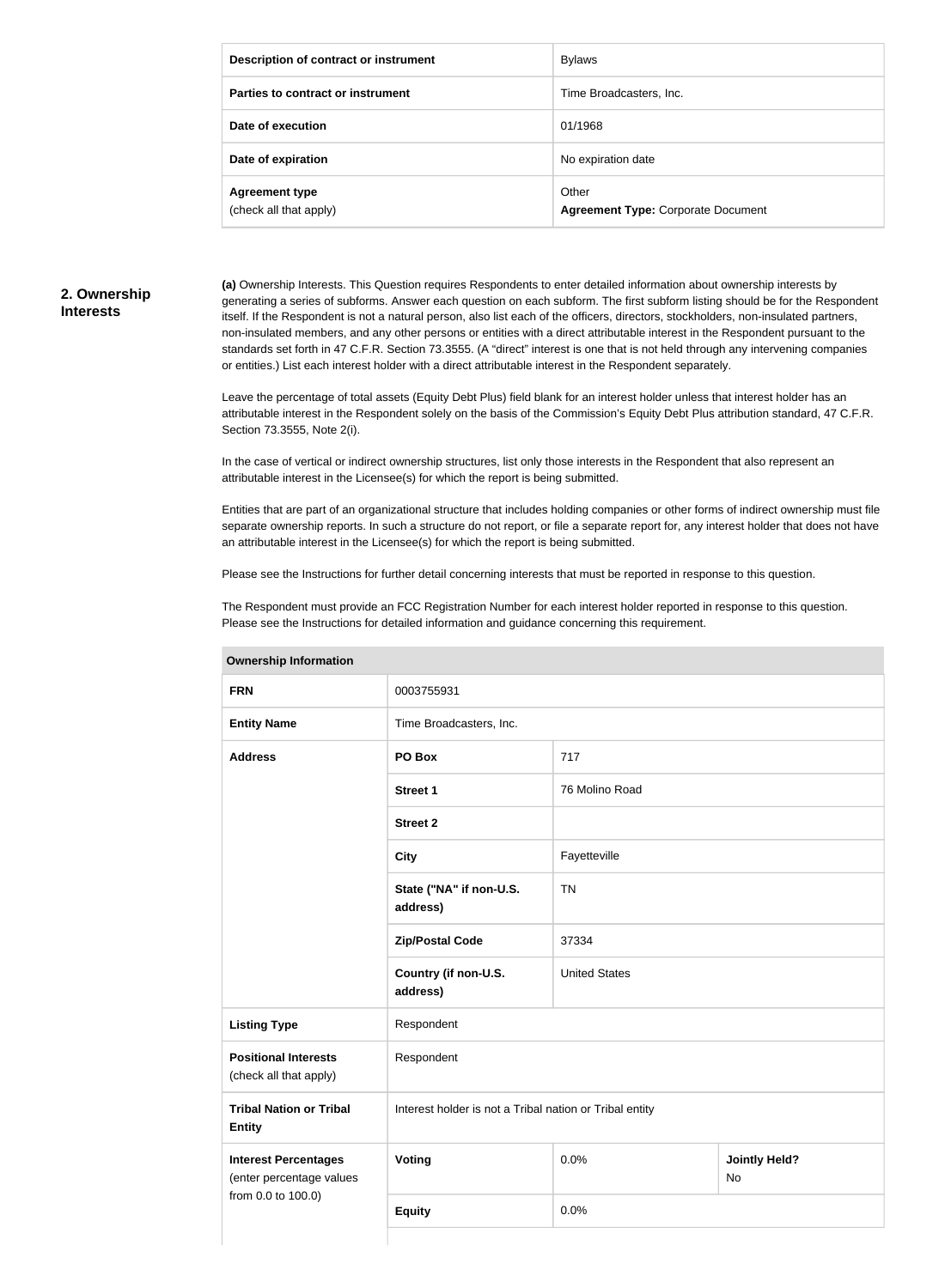|                                                                                      | <b>Total assets (Equity Debt</b><br>Plus) | $0.0\%$ |     |
|--------------------------------------------------------------------------------------|-------------------------------------------|---------|-----|
| Does interest holder have an attributable interest in one or more broadcast stations |                                           |         | No. |

| that do not appear on this report? |  |  |
|------------------------------------|--|--|
|------------------------------------|--|--|

No

| <b>Ownership Information</b>                              |                                                                                      |                                     |     |  |
|-----------------------------------------------------------|--------------------------------------------------------------------------------------|-------------------------------------|-----|--|
| <b>FRN</b>                                                | 0031101793                                                                           |                                     |     |  |
| <b>Name</b>                                               | Joseph D. Young                                                                      |                                     |     |  |
| <b>Address</b>                                            | PO Box                                                                               |                                     |     |  |
|                                                           | <b>Street 1</b>                                                                      | 73 Deer Trace Rd                    |     |  |
|                                                           | <b>Street 2</b>                                                                      |                                     |     |  |
|                                                           | <b>City</b>                                                                          | Fayetteville                        |     |  |
|                                                           | State ("NA" if non-U.S.<br>address)                                                  | <b>TN</b>                           |     |  |
|                                                           | <b>Zip/Postal Code</b>                                                               | 37334                               |     |  |
|                                                           | Country (if non-U.S.<br>address)                                                     | <b>United States</b>                |     |  |
| <b>Listing Type</b>                                       | Other Interest Holder                                                                |                                     |     |  |
| <b>Positional Interests</b><br>(check all that apply)     | Officer, Stockholder                                                                 |                                     |     |  |
| Citizenship, Gender,                                      | <b>Citizenship</b>                                                                   | <b>US</b>                           |     |  |
| <b>Ethnicity, and Race</b><br><b>Information (Natural</b> | Gender                                                                               | Male                                |     |  |
| <b>Persons Only)</b>                                      | <b>Ethnicity</b>                                                                     | Not Hispanic or Latino              |     |  |
|                                                           | Race                                                                                 | White                               |     |  |
| <b>Interest Percentages</b><br>(enter percentage values   | Voting                                                                               | 33.0%<br><b>Jointly Held?</b><br>No |     |  |
| from 0.0 to 100.0)                                        | <b>Equity</b>                                                                        | 33.0%                               |     |  |
|                                                           | <b>Total assets (Equity Debt</b><br>Plus)                                            | 33.0%                               |     |  |
| that do not appear on this report?                        | Does interest holder have an attributable interest in one or more broadcast stations |                                     | Yes |  |

| <b>Ownership Information</b> |  |
|------------------------------|--|
|------------------------------|--|

| <b>FRN</b>     | 0031101827                          |                         |  |
|----------------|-------------------------------------|-------------------------|--|
| Name           | Sally L. Phillips                   |                         |  |
| <b>Address</b> | PO Box                              |                         |  |
|                | Street 1                            | 1101 West Washington St |  |
|                | <b>Street 2</b>                     |                         |  |
|                | <b>City</b>                         | Fayetteveille           |  |
|                | State ("NA" if non-U.S.<br>address) | <b>TN</b>               |  |
|                |                                     |                         |  |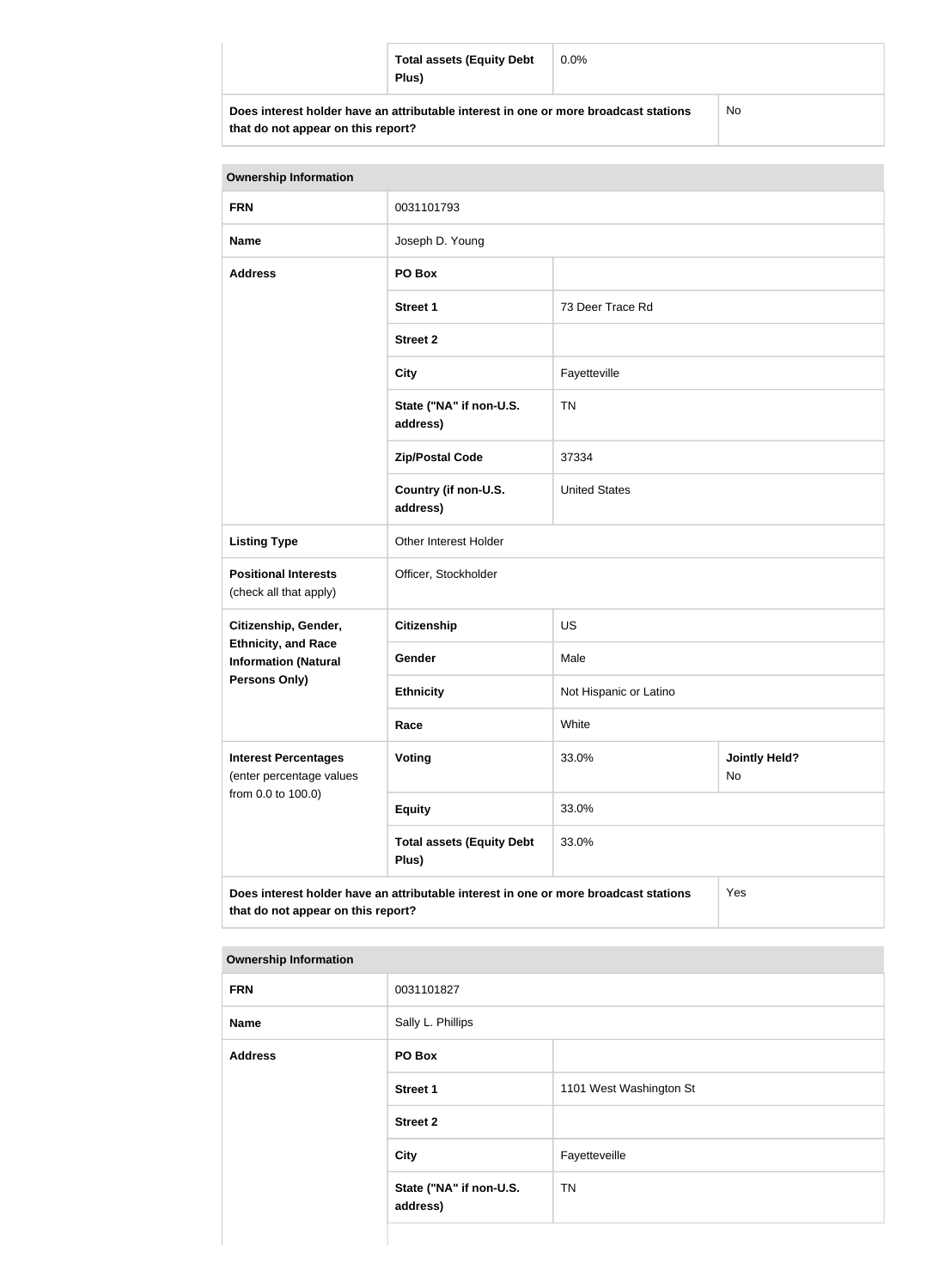|                                                                                   | <b>Zip/Postal Code</b>                                                               | 37334                  |                            |  |
|-----------------------------------------------------------------------------------|--------------------------------------------------------------------------------------|------------------------|----------------------------|--|
|                                                                                   | Country (if non-U.S.<br>address)                                                     | <b>United States</b>   |                            |  |
| <b>Listing Type</b>                                                               | <b>Other Interest Holder</b>                                                         |                        |                            |  |
| <b>Positional Interests</b><br>(check all that apply)                             | Stockholder                                                                          |                        |                            |  |
| Citizenship, Gender,<br><b>Ethnicity, and Race</b><br><b>Information (Natural</b> | <b>Citizenship</b>                                                                   | <b>US</b>              |                            |  |
|                                                                                   | Gender                                                                               | Female                 |                            |  |
| Persons Only)                                                                     | <b>Ethnicity</b>                                                                     | Not Hispanic or Latino |                            |  |
|                                                                                   | Race                                                                                 | White                  |                            |  |
| <b>Interest Percentages</b><br>(enter percentage values                           | Voting                                                                               | 33.0%                  | <b>Jointly Held?</b><br>No |  |
| from 0.0 to 100.0)                                                                | <b>Equity</b>                                                                        | 33.0%                  |                            |  |
|                                                                                   | <b>Total assets (Equity Debt</b><br>Plus)                                            | 33.0%                  |                            |  |
| that do not appear on this report?                                                | Does interest holder have an attributable interest in one or more broadcast stations |                        | <b>No</b>                  |  |

| <b>Ownership Information</b>                                                  |                                     |                        |                            |
|-------------------------------------------------------------------------------|-------------------------------------|------------------------|----------------------------|
| <b>FRN</b>                                                                    | 0031101926                          |                        |                            |
| <b>Name</b>                                                                   | Rhea Thompson                       |                        |                            |
| <b>Address</b>                                                                | PO Box                              |                        |                            |
|                                                                               | <b>Street 1</b>                     | 901 W Washington St    |                            |
|                                                                               | <b>Street 2</b>                     |                        |                            |
|                                                                               | <b>City</b>                         | Fayetteville           |                            |
|                                                                               | State ("NA" if non-U.S.<br>address) | <b>TN</b>              |                            |
|                                                                               | <b>Zip/Postal Code</b>              | 37334                  |                            |
|                                                                               | Country (if non-U.S.<br>address)    | <b>United States</b>   |                            |
| <b>Listing Type</b>                                                           | Other Interest Holder               |                        |                            |
| <b>Positional Interests</b><br>(check all that apply)                         | Officer, Stockholder                |                        |                            |
| Citizenship, Gender,                                                          | <b>Citizenship</b>                  | <b>US</b>              |                            |
| <b>Ethnicity, and Race</b><br><b>Information (Natural</b>                     | Gender                              | Male                   |                            |
| <b>Persons Only)</b>                                                          | <b>Ethnicity</b>                    | Not Hispanic or Latino |                            |
|                                                                               | Race                                | White                  |                            |
| <b>Interest Percentages</b><br>(enter percentage values<br>from 0.0 to 100.0) | <b>Voting</b>                       | 17.0%                  | <b>Jointly Held?</b><br>No |
|                                                                               | <b>Equity</b>                       | 17.0%                  |                            |
|                                                                               |                                     |                        |                            |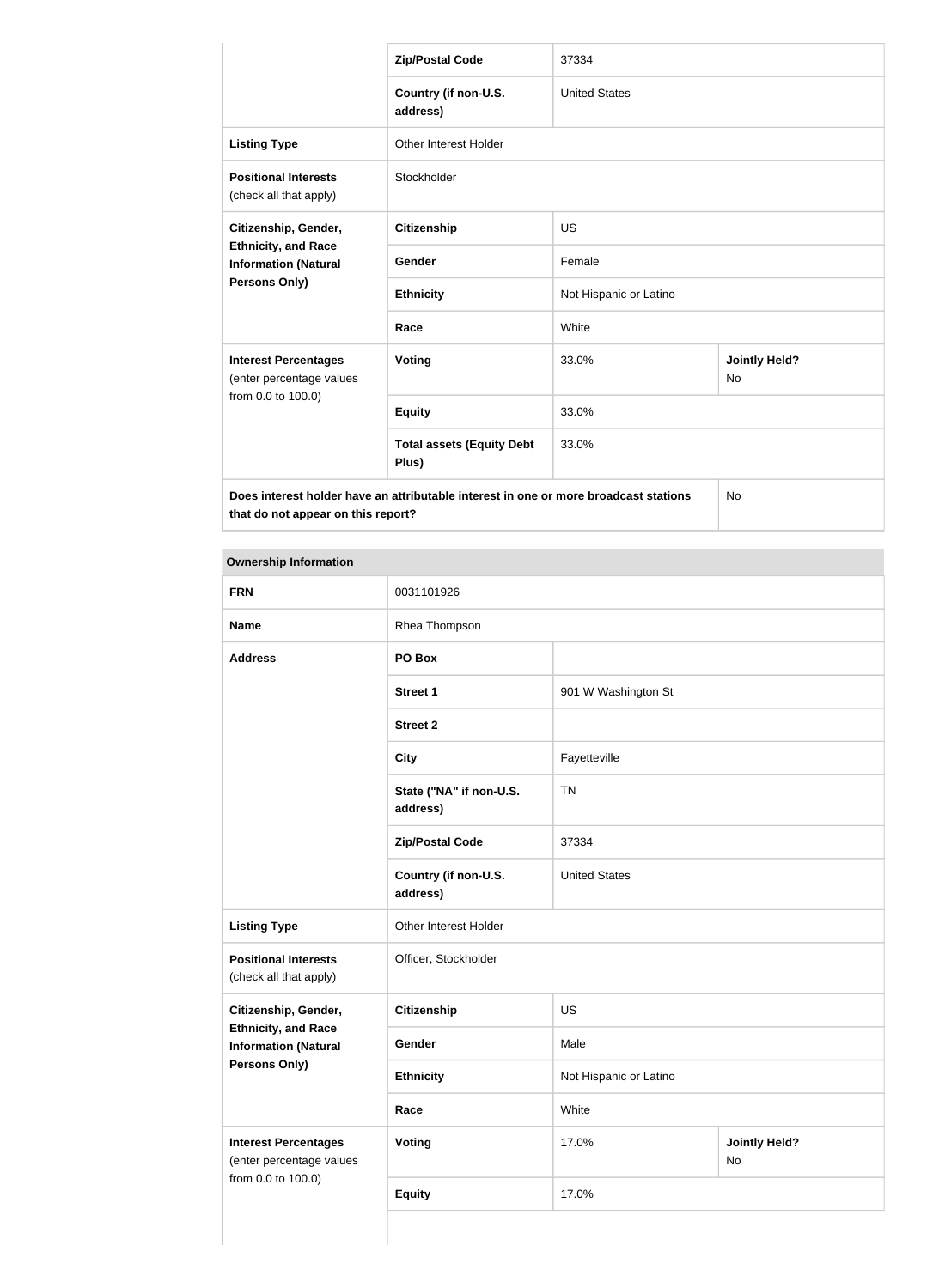| <b>Total assets (Equity Debt</b><br>Plus)                                            | 17.0% |           |
|--------------------------------------------------------------------------------------|-------|-----------|
| Does interest holder have an attributable interest in one or more broadcast stations |       | <b>No</b> |

| <b>Ownership Information</b>                                                                                                                               |                                           |                        |                            |  |
|------------------------------------------------------------------------------------------------------------------------------------------------------------|-------------------------------------------|------------------------|----------------------------|--|
| <b>FRN</b>                                                                                                                                                 | 0031101967                                |                        |                            |  |
| <b>Name</b>                                                                                                                                                | Catherine T. Killebrew                    |                        |                            |  |
| <b>Address</b>                                                                                                                                             | PO Box                                    |                        |                            |  |
|                                                                                                                                                            | <b>Street 1</b>                           | 348 County Line Road   |                            |  |
|                                                                                                                                                            | <b>Street 2</b>                           |                        |                            |  |
|                                                                                                                                                            | <b>City</b>                               | Lynchburg              |                            |  |
|                                                                                                                                                            | State ("NA" if non-U.S.<br>address)       | <b>TN</b>              |                            |  |
|                                                                                                                                                            | <b>Zip/Postal Code</b>                    | 37352                  |                            |  |
|                                                                                                                                                            | Country (if non-U.S.<br>address)          | <b>United States</b>   |                            |  |
| <b>Listing Type</b>                                                                                                                                        | Other Interest Holder                     |                        |                            |  |
| <b>Positional Interests</b><br>(check all that apply)                                                                                                      | Stockholder                               |                        |                            |  |
| Citizenship, Gender,                                                                                                                                       | <b>Citizenship</b>                        | US                     |                            |  |
| <b>Ethnicity, and Race</b><br><b>Information (Natural</b>                                                                                                  | <b>Gender</b>                             | Female                 |                            |  |
| <b>Persons Only)</b>                                                                                                                                       | <b>Ethnicity</b>                          | Not Hispanic or Latino |                            |  |
|                                                                                                                                                            | Race                                      | White                  |                            |  |
| <b>Interest Percentages</b><br>(enter percentage values                                                                                                    | Voting                                    | 17.0%                  | <b>Jointly Held?</b><br>No |  |
| from 0.0 to 100.0)                                                                                                                                         | <b>Equity</b>                             | 17.0%                  |                            |  |
|                                                                                                                                                            | <b>Total assets (Equity Debt</b><br>Plus) | 17.0%                  |                            |  |
| Does interest holder have an attributable interest in one or more broadcast stations<br>No<br>that do not appear on this report?                           |                                           |                        |                            |  |
|                                                                                                                                                            |                                           |                        |                            |  |
| (b) Respondent certifies that any interests, including equity, financial, or voting<br>Yes<br>interests, not reported in this filing are non-attributable. |                                           |                        |                            |  |

If "No," submit as an exhibit an explanation.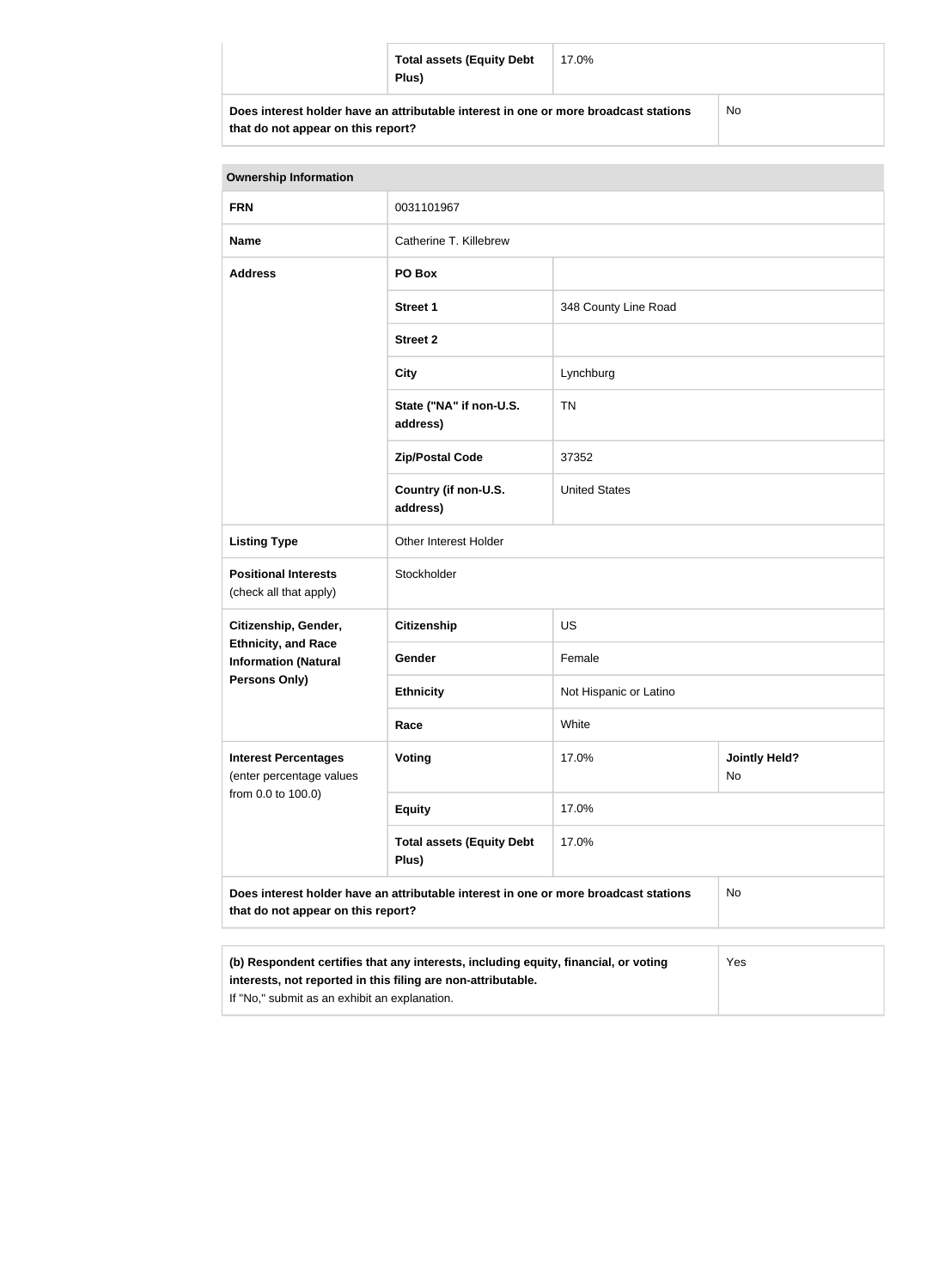

**(d) Are any of the individuals listed as an attributable interest holder in the Respondent married to each other or related to each other as parentchild or as siblings?** Yes

If "Yes," provide the following information for each such the relationship.

| <b>Fallilly INGIQUUISHIPS</b> |            |             |                       |
|-------------------------------|------------|-------------|-----------------------|
| <b>FRN</b>                    | 0031101967 | <b>Name</b> | Catherine T Killebrew |
| <b>FRN</b>                    | 0031101926 | <b>Name</b> | Rhea Thompson         |
| Relationship                  | Siblings   |             |                       |

#### **Family Relationships**

| (e) Is Respondent seeking an attribution exemption for any officer or director with<br>duties wholly unrelated to the Licensee(s)?                                                                                             | No |
|--------------------------------------------------------------------------------------------------------------------------------------------------------------------------------------------------------------------------------|----|
| If "Yes," complete the information in the required fields and submit an Exhibit fully describing<br>that individual's duties and responsibilities, and explaining why that individual should not be<br>attributed an interest. |    |

Attach a flowchart or similar document showing the Licensee's vertical ownership structure including the Licensee and all entities that have attributable interests in the Licensee. Licensees with a single parent entity may provide a brief explanatory textual Exhibit in lieu of a flowchart or similar document. Licensees without parent entities should so indicate in a textual Exhibit.

**Non-Licensee Respondents should select "N/A" in response to this question.**